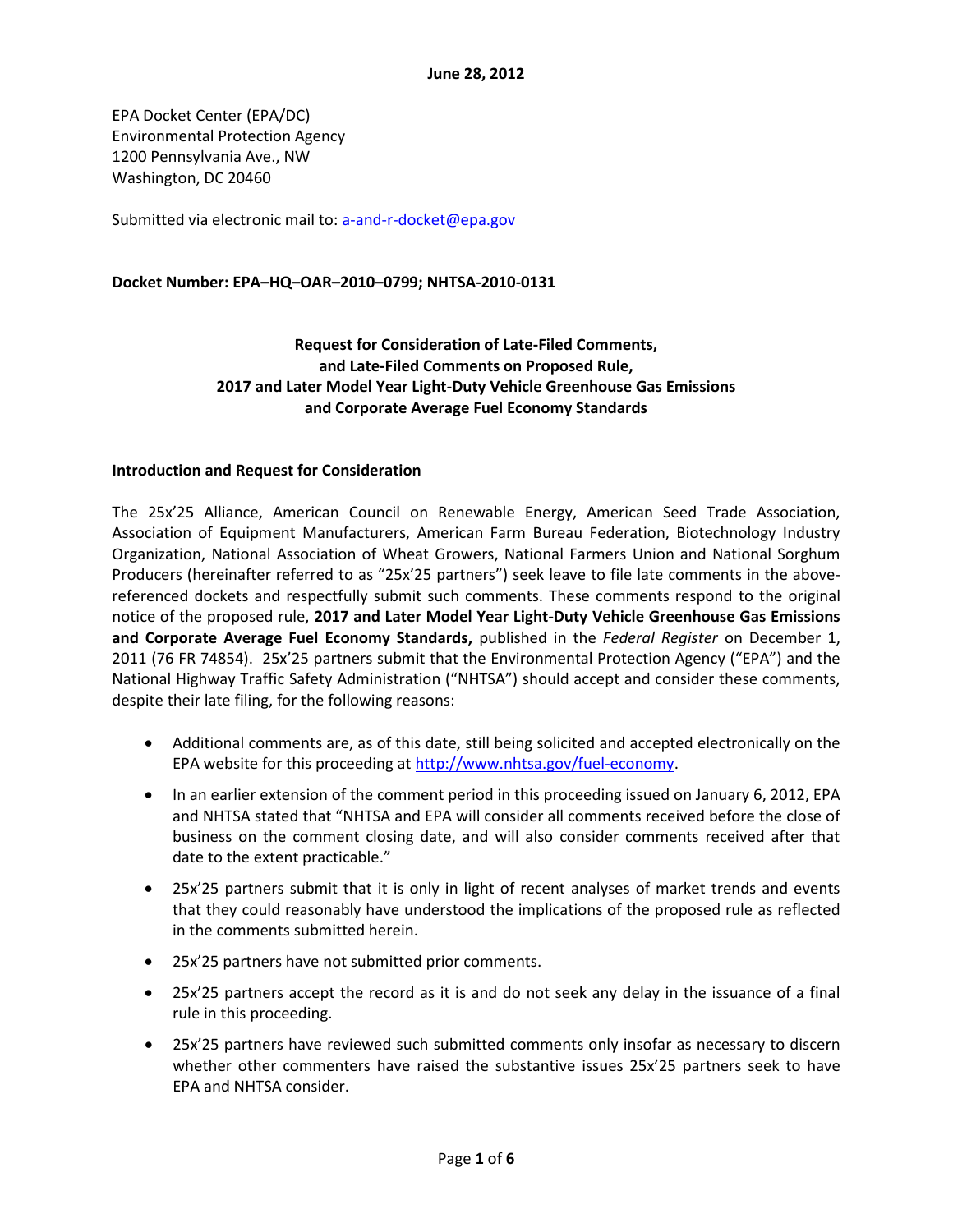Consideration of these late-filed comments, to the extent practicable given the timing and the otherwise relatively complete state of the record, is therefore in the public interest.

25x'25 partners, representing a coalition of farm and related public policy organizations, understand the importance of flexible fuel vehicles and the greenhouse gas reduction potential of biofuels and offer the following comments on the following issues:

### **Background Information**

The continued production of flexible fuel vehicles (FFVs) and the advancement of biofuels into the market are critical to expanding renewable fuel use, reducing greenhouse gas (GHG) emissions, and enhancing air quality. Today, nearly 12 million FFVs operate on American roadways. The use of midlevel ethanol blends and E85 in FFVs is a cost-effective and efficient way to help meet the agencies' ambitious standards for improving tailpipe emissions through biofuels utilization. Ethanol and other advanced biofuels such as biobutanol facilitate  $CO<sub>2</sub>$  emission reductions both within the vehicle, and, more importantly, throughout its production and combustion life cycle. Furthermore, increased biofuel use contributes to public health: Higher ethanol blends reduce emissions of hazardous air pollutants such as particulate matter (PM 2.5 and ultrafine particles) that result from the burning of aromatic hydrocarbons such as benzene, toluene, and xylene found in conventional fuels.

Despite the many benefits of biofuels, the proposed rule effectively eliminates statutory incentives intended to promote their use. Moreover, it appears to pick favorites by providing much more generous credits to other "advanced vehicle technologies," such as electric and plug-in hybrid vehicles. After a careful review of the proposed new rule in light of recent developments, we believe that the rule:

- 1. Does not sufficiently incentivize the production of FFVs; and
- 2. Does not adequately value the GHG reduction potential of biofuels.

Together, these oversights place the rule in conflict with other established national priorities, policies, and legislation (such as the federal Renewable Fuel Standard (RFS) and the Energy Independence and Security Act (EISA)) while ignoring the economic, public health, and environmental benefits that can be achieved through increased biofuel usage.

#### **Rationale for Modification to the Rule**

The automotive industry is a business characterized by high capital and development costs, and long vehicle development and life cycles. The proposed GHG standards are very stringent and will drive longterm change in the industry, requiring careful allocation of limited development and capital funds to produce the greatest reduction in GHGs. The proposed rule puts forward a common-sense approach to establishing the adoption of two selected technologies by making their future compliance value clear throughout the life of the rule, which states:

"EPA is proposing that  $CO<sub>2</sub>$  compliance values for plug-in hybrid electric vehicles (PHEVs) and bifuel compressed natural gas (CNG) vehicles will be based on estimated use of the alternative fuels, recognizing that, once a consumer has paid several thousand dollars to be able to use a fuel that is considerably cheaper than gasoline, it is very likely that the consumer will seek to use the cheaper fuel as much as possible. Accordingly, for  $CO<sub>2</sub>$  emissions compliance, EPA is proposing to use the Society of Automotive Engineers ''utility factor'' methodology (based on vehicle range on the alternative fuel and typical daily travel mileage) to determine the assumed percentage of operation on gasoline and percentage of operation on the alternative fuel for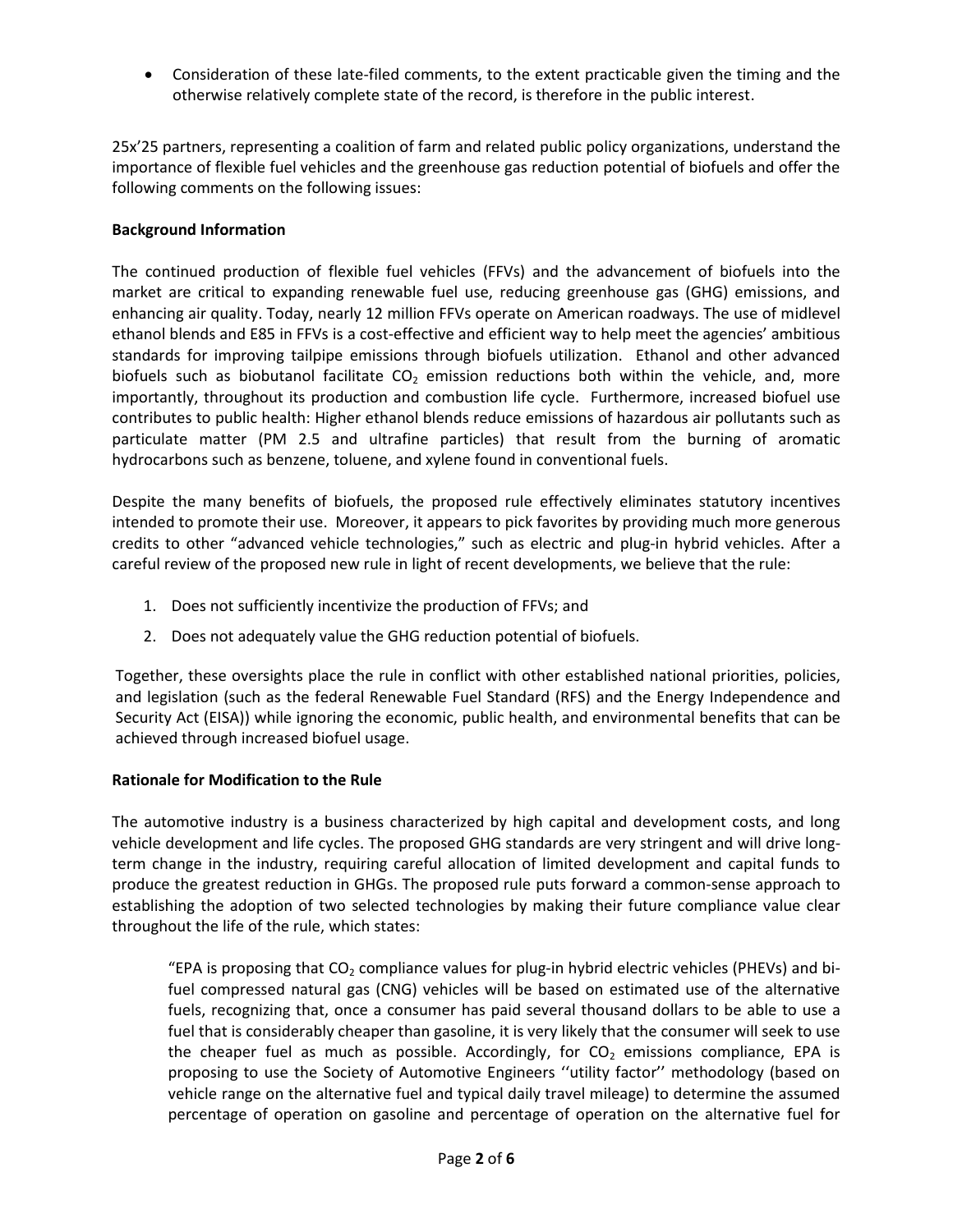both PHEVs and bi-fuel CNG vehicles, along with the  $CO<sub>2</sub>$  emissions test values on the alternative fuel and gasoline." (*76 FR 74880)*

This approach of forecasting a high usage rate for the selected fuels and fixing the rate for the duration of the rules provides certainty as to the future  $CO<sub>2</sub>$  compliance value of these technologies. This certainty is needed by auto manufacturers to enable informed long-term investment trade-offs to be developed regarding these technologies.

However, EPA does not provide a similar level of certainty with regard to ethanol FFVs. Rather, it makes a backward-looking argument to estimate future E85 use. "Actual use," presumably after the fuel has been used, has been proposed as a way to calculate E85  $CO<sub>2</sub>$  compliance values. EPA cites patterns of historical usage of E85 in FFVs, ignoring the rapidly increasing production of renewable fuels needed to comply with the RFS contained in the 2007 Energy Independence and Security Act (EISA). Most forecasts of the implementation of this act foresee significant increases in the usage of higher ethanol blends in flex-fuel vehicles, as opposed to past ethanol usage being constrained by the availability of higher blends than E10.

While the "actual use" approach that EPA proposes offers the hope that FFVs would be able to use the E85  $CO<sub>2</sub>$  compliance values once these vehicles are designed, developed, and sold, this hope is a poor substitute for the certainty offered for PHEV and bi-fuel CNG vehicles. It is unlikely that automakers would invest in FFVs based on the uncertain prospect of a  $CO<sub>2</sub>$  compliance benefit when other technologies are certain to yield a  $CO<sub>2</sub>$  compliance benefit. The resulting shortage of FFVs will make EPA's implementation of the EISA more challenging.

Unlike natural gas and electricity, ethanol and other potential drop-in biofuels used in FFVs have inherent "lifecycle"  $CO<sub>2</sub>$  reduction benefits. As outlined in the EISA, ethanol must meet one of several GHG reduction targets. Taking only the currently predominant fuel, corn-based ethanol, EPA itself has found that, on average, corn-based ethanol meets the 20 percent reduction in GHG emissions required in the EISA.

Yet the proposed rule ensures that even if manufacturers could prove that their FFVs ran *solely* on ethanol, they would have no regulatory incentive to include such cars in their fleet. This is because the "0.15 divisor," a statutorily-mandated incentive that boosts the effective fuel economy of FFVs under the CAFE program, is omitted by EPA under the proposed  $CO<sub>2</sub>$  standards. Since fuel economy and  $CO<sub>2</sub>$ are directly correlated, the absence of an incentive in the EPA portion of the rule eliminates any benefit a manufacturer might gain from utilizing the incentive under the CAFE standards. In other words, the proposed rule not only fails to provide additional incentives for alternative fuel vehicles, it effectively eliminates existing incentives, thereby benefiting petroleum at the expense of cleaner alternatives. In the long run, the removal of a statutory incentive for alternative fuel vehicles will harm air quality, increase GHG emissions, and slow the development of clean alternatives to petroleum-based fuel.

Given the considerable influence the final CAFE-GHG rule will have on the synergistic relationship between fuels and vehicles between 2017 and 2025, and likely beyond, it is imperative the agencies give thoughtful consideration to how future fuels and vehicles can seamlessly and cost-effectively comply with the objectives of this rulemaking. With respect to biofuels, the use of E10 and E15 in legacy and newer vehicles between 2017 and 2025 will prove to be an inadequate substitute for the role FFVs can and should play. If FFVs are adequately incentivized in the final rule, use of E85 and other blends of ethanol in these vehicles will ensure compliance with the 2017-2025 rulemaking and fulfillment of the RFS by 2022 in a way that avoids the infrastructure costs, implementation hang-ups, and legal challenges that have surrounded the E15 waiver.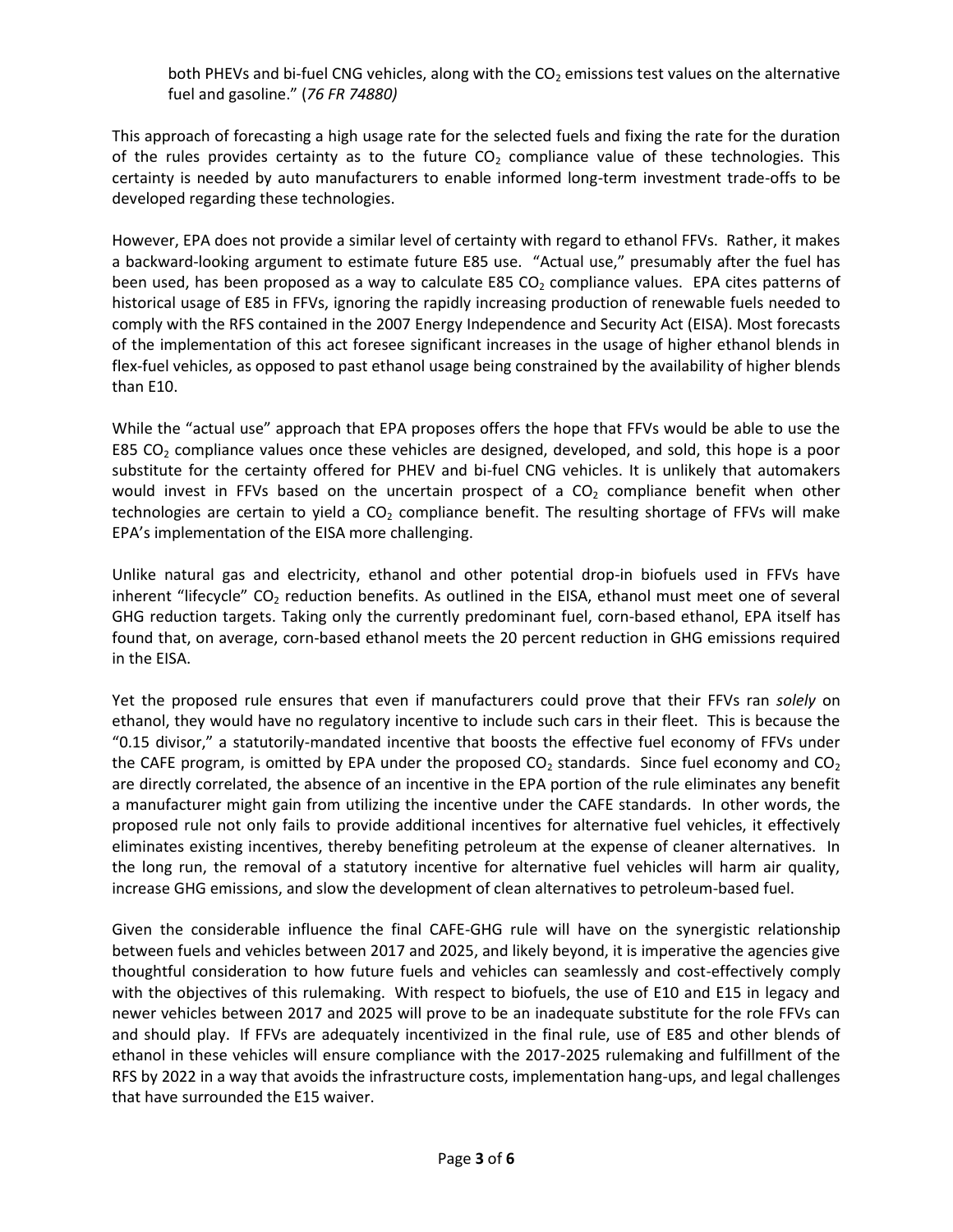### **Recommended Changes to the Rule**

The remedy for addressing the lack of parity for FFVs and biofuels is clear: The agencies can and should provide a level playing field for each vehicle technology. Further, the life-cycle  $CO<sub>2</sub>$  reductions that ethanol provides must be recognized, and the CAFE incentive for biofuels must be preserved in the combined EPA/NHTSA rule. To these ends, EPA should:

- 1. Either:
	- a. Use the Society of Automotive Engineers ''utility factor'' methodology (based on vehicle range on the alternative fuel and typical daily travel mileage) to determine the assumed percentage of operation on gasoline and percentage of operation on the alternative fuel. This will provide equity in treatment of alternative fuels and create a sensible incentive for continued production of FFVs.
	- Or:
		- b. Adopt the recommendation offered by the Alliance of Automobile Manufacturers to maintain meaningful FFV credits in the final rule. By using this alternative methodology based on E85 usage in FFVs to calculate GHG emission reductions, a sensible incentive for continued production of FFVs is created.
- 2. Add the life-cycle  $CO<sub>2</sub>$  reduction benefits of ethanol to the  $CO<sub>2</sub>$  compliance standards by providing a multiplier showing life-cycle  $CO<sub>2</sub>$  reduction, rather than simply measuring tailpipe CO<sup>2</sup> emissions, for all blends containing biofuels. This calculus must take into account *at least*  the recognized minimum life-cycle  $CO<sub>2</sub>$  reduction of 20% for the biofuel portion of any fuel blend. This would be a conservative recognition of ethanol's GHG benefits in light of the fact that future ethanol must meet the requirement of advanced biofuels and achieve a 50 percent GHG reduction.
- 3. At blends of E85 or higher, a 0.15 multiplier must be used for  $CO<sub>2</sub>$  calculations, in order to preserve existing statutory incentives for alternative fuels. The inclusion of this multiplier in  $CO<sub>2</sub>$ standards would align with EPA's mandate to reduce emissions of GHG and other pollutants, because it will promote investment into alternative engines and fuels that reduce  $CO<sub>2</sub>$  on a lifecycle basis, while at the same time reducing a variety of other dangerous criteria pollutants.

These three changes would provide greater certainty in the manufacturing of FFVs and additional credit for biofuel usage based on sound science.

# **Conclusion**

As written, the rule could have devastating economic consequences. Failure to meet the biofuel volume targets of the RFS due to an absence of vehicles, because of the lack of meaningful incentives for manufacturers to produce FFVs, would adversely impact America's agricultural and rural economies and our national energy security. EPA's Regulatory Impact Analysis of the RFS2, released in February of 2010, concluded that the implementation of the Renewable Fuel Program would, in the year 2022 (relative to 2007), increase farm income by \$13 billion or 36 percent, improve energy security by \$2.6 billion, and reduce our nation's expenditures on foreign oil by \$41.5 billion. It would also reduce the cost of corn ethanol production by 13 cents per gallon and cut fuel costs by 2.4 cents per gallon for gasoline and 12.1 cents for diesel fuel. In addition, the monetized health benefits were estimated to be as high as \$2.2 billion. This potential, as well as the many gains already made in moving toward the RFS goals, would be jeopardized by the proposed rule.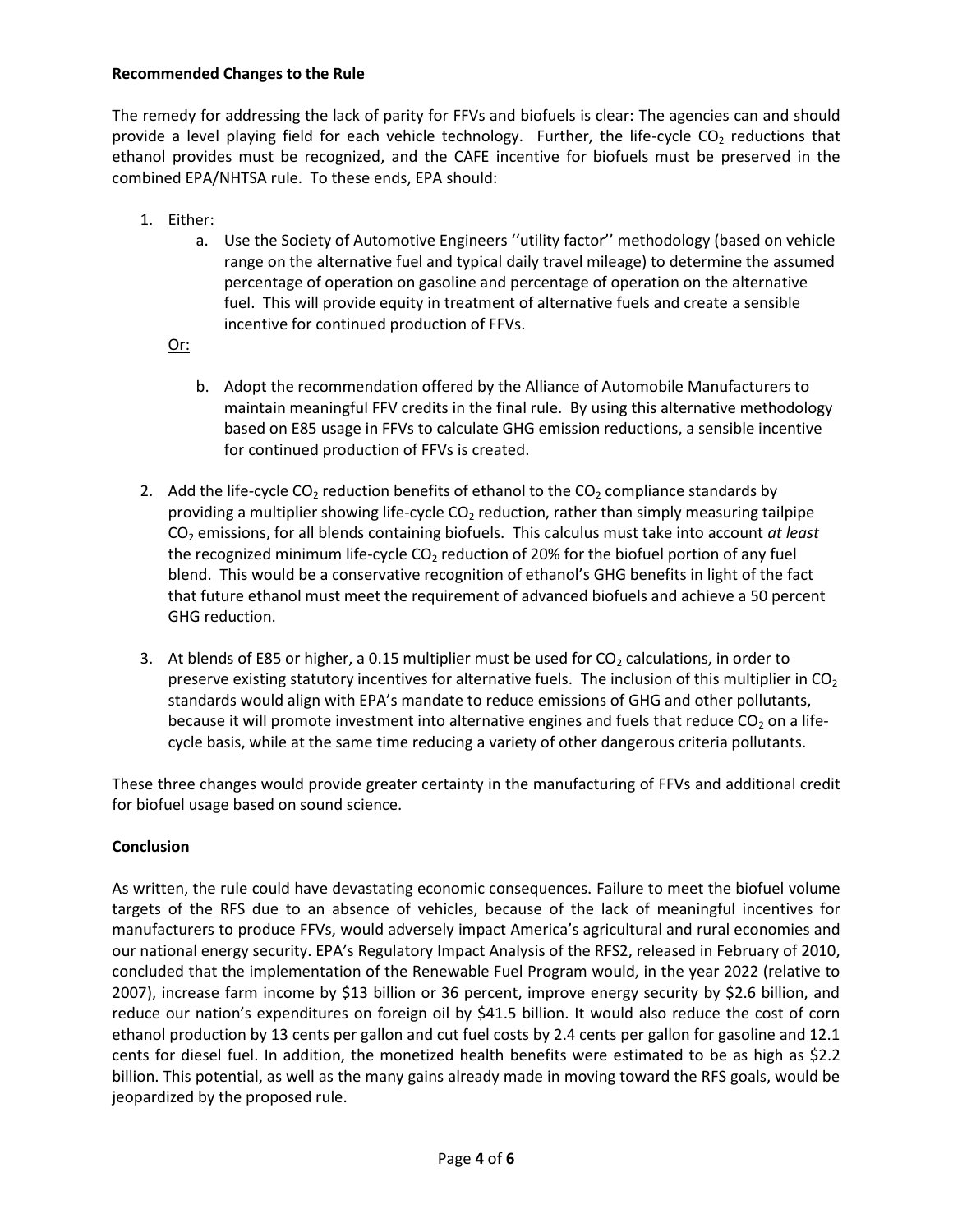As noted earlier, the production of FFVs using ethanol and advanced biofuels is a cost-effective means for auto manufacturers to achieve GHG reductions. It is important to note that FFV incentives represent no cost to taxpayers or the government and no additional costs to consumers. Other vehicle technologies, such as natural gas, will require far more resources to establish the infrastructure necessary to enable them to have a meaningful impact on the market.

In summary, the proposed rule will become a self-fulfilling prophecy, one that will create negative outcomes both for consumers and for the environment. The rule presupposes that FFV owners will not elect to use biofuels on the assumption that ethanol fuel blends will remain as expensive as standard gasoline, without the same driving range. Drivers are therefore assumed not to take actual advantage of the potential GHG savings their vehicles make possible. There is also assumed to be no incremental push toward biofuel blends based on their ability to provide the higher octane required for better mileage with lower PM emissions than conventional gasoline despite accumulating evidence for major health problems from such PM emissions.

These assumptions drive the proposed rule to deny the credit for GHG savings that FFVs would deserve if they were used with biofuels. The problem is then compounded by the absence of *any* incentive for alternative fuels under EPA's  $CO<sub>2</sub>$  standards, even for dedicated vehicles, thus eliminating the benefit purportedly offered under the CAFE rules. This loss of credit ensures that vehicle manufacturers have no real world incentive to manufacture such vehicles, despite the modest incremental cost of making an FFV compared to a standard motor vehicle. The net effect will result in dramatic declines in FFV manufacture. The dramatic decline in FFV production will then ensure that customers will not be able to purchase FFVs even if biofuel blends are available in widespread locations or are available at costs considerably less than standard gasoline as a function of the major biofuels production scale-up the RFS calls for. Seeing the prospective loss of their major new market and the potential for very poor investment recovery, biofuel producers will simply not make the investments required to produce biofuels at scale.

As a result, the nation will fail to achieve the Renewable Fuel Standard, the rural American economy will lose its biggest opportunity for sustained economic health in generations, and the high-compression engines required to produce fuel economy will not have a high-octane fuel free of the toxic emissions that already comprise a major unaddressed health problem today. Only biofuel blends can provide the critical octane while decreasing PM emissions, but this rule will ensure it is not available for that purpose. And biofuels offer a better alternative for GHG reduction, both in use and in manufacture, than natural gas vehicles or electric vehicles powered by electricity generated – as 70 percent currently is – by fossil fuels, with the inherent GHG emissions and 33% average energy conversion efficiency of the electric grid.

In short, the proposed rule sets up a cascade of negative effects that will deprive biofuels of their opportunity to make a critical contribution to national policy only they can make, and it does so simply by embodying an implicit assumption that biofuels will not make that contribution because they have not already done so. 25x'25 partners appreciate the opportunity to submit late-filed comments on the proposed rule and urge their consideration to the extent practicable by EPA and NHTSA in adopting a final rule. Please feel free to contact us with any questions related to information contained within these comments.